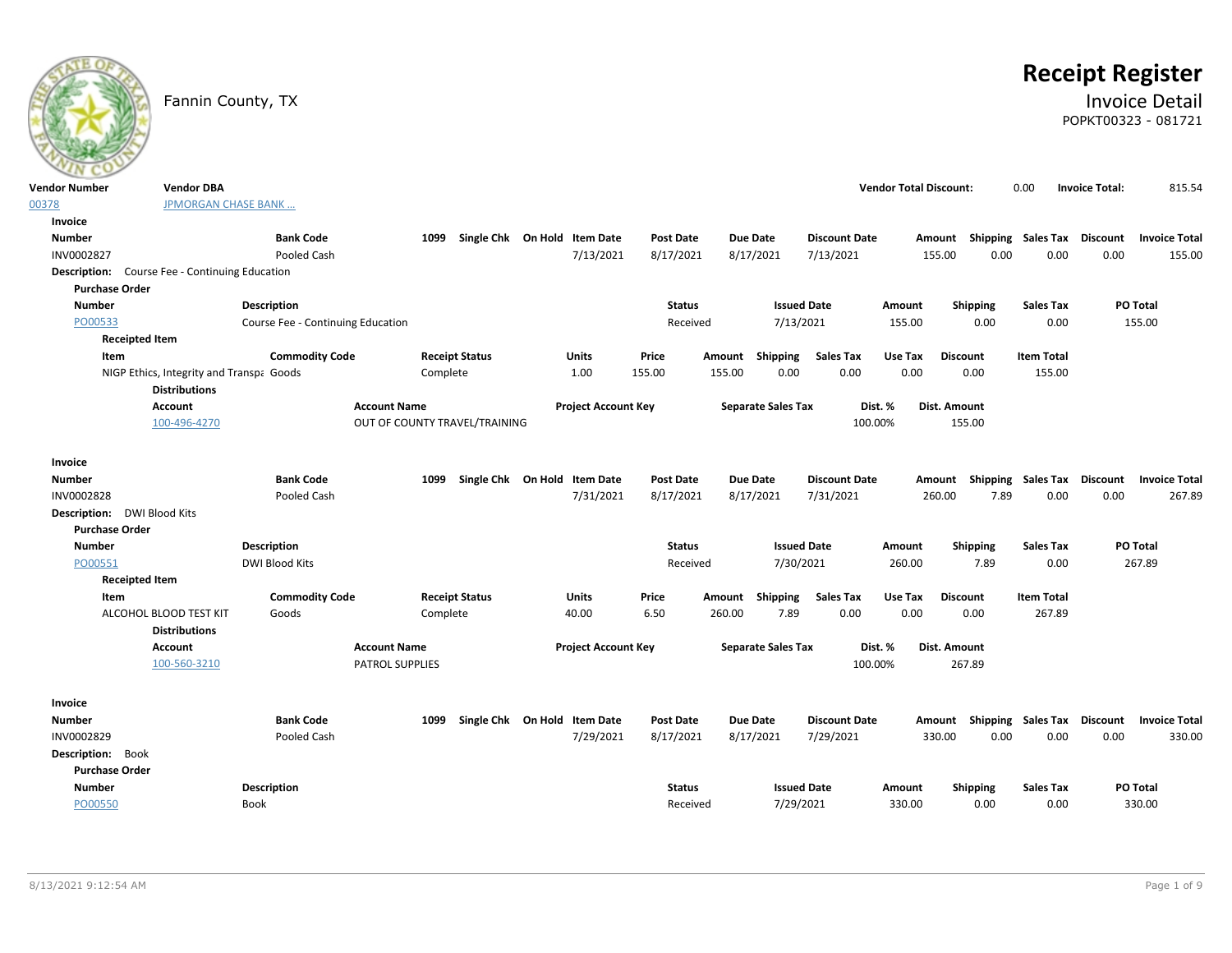|                                            | <b>Receipted Item</b>                               |                        |                                        |                       |                              |                  |                    |                           |                      |                               |                       |                    |                       |                      |
|--------------------------------------------|-----------------------------------------------------|------------------------|----------------------------------------|-----------------------|------------------------------|------------------|--------------------|---------------------------|----------------------|-------------------------------|-----------------------|--------------------|-----------------------|----------------------|
| Item                                       |                                                     | <b>Commodity Code</b>  |                                        | <b>Receipt Status</b> | Units                        | Price            |                    | Amount Shipping           | <b>Sales Tax</b>     | Use Tax                       | <b>Discount</b>       | <b>Item Total</b>  |                       |                      |
|                                            | Texas Election Laws 2021-22<br><b>Distributions</b> | Goods                  | Complete                               |                       | 2.00                         | 165.00           | 330.00             | 0.00                      | 0.00                 | 0.00                          | 0.00                  | 330.00             |                       |                      |
|                                            | Account                                             |                        | <b>Account Name</b>                    |                       | <b>Project Account Key</b>   |                  |                    | <b>Separate Sales Tax</b> |                      | Dist. %                       | Dist. Amount          |                    |                       |                      |
|                                            | 100-404-3100                                        |                        | <b>ELECTION SUPPLIES</b>               |                       |                              |                  |                    |                           | 100.00%              |                               | 330.00                |                    |                       |                      |
| Invoice                                    |                                                     |                        |                                        |                       |                              |                  |                    |                           |                      |                               |                       |                    |                       |                      |
| <b>Number</b>                              |                                                     | <b>Bank Code</b>       | 1099                                   |                       | Single Chk On Hold Item Date | <b>Post Date</b> | <b>Due Date</b>    |                           | <b>Discount Date</b> |                               | Amount                | Shipping Sales Tax | Discount              | <b>Invoice Total</b> |
| INV0002834                                 |                                                     | Pooled Cash            |                                        |                       | 7/15/2021                    | 8/17/2021        |                    | 8/17/2021                 | 7/15/2021            |                               | 53.80<br>8.85         | 0.00               | 0.00                  | 62.65                |
| <b>Description:</b> Parts for Jury Printer |                                                     |                        |                                        |                       |                              |                  |                    |                           |                      |                               |                       |                    |                       |                      |
| <b>Purchase Order</b>                      |                                                     |                        |                                        |                       |                              |                  |                    |                           |                      |                               |                       |                    |                       |                      |
| <b>Number</b>                              |                                                     | Description            |                                        |                       |                              | <b>Status</b>    |                    | <b>Issued Date</b>        |                      | Amount                        | <b>Shipping</b>       | <b>Sales Tax</b>   |                       | PO Total             |
| PO00534                                    |                                                     | Parts for Jury Printer |                                        |                       |                              | Received         |                    | 7/14/2021                 |                      | 53.80                         | 8.85                  | 0.00               |                       | 62.65                |
|                                            | <b>Receipted Item</b>                               |                        |                                        |                       |                              |                  |                    |                           |                      |                               |                       |                    |                       |                      |
| Item                                       |                                                     | <b>Commodity Code</b>  |                                        | <b>Receipt Status</b> | Units                        | Price            | Amount             | Shipping                  | <b>Sales Tax</b>     | Use Tax                       | <b>Discount</b>       | <b>Item Total</b>  |                       |                      |
|                                            | Rollers from Precision Roller #K33 Goods            |                        | Complete                               |                       | 2.00                         | 15.95            | 31.90              | 8.85                      | 0.00                 | 0.00                          | 0.00                  | 40.75              |                       |                      |
|                                            | <b>Distributions</b>                                |                        |                                        |                       |                              |                  |                    |                           |                      |                               |                       |                    |                       |                      |
|                                            | <b>Account</b>                                      |                        | <b>Account Name</b>                    |                       | <b>Project Account Key</b>   |                  |                    | <b>Separate Sales Tax</b> |                      | Dist. %                       | Dist. Amount          |                    |                       |                      |
|                                            | 100-450-3100                                        |                        | <b>OFFICE SUPPLIES</b>                 |                       |                              |                  |                    |                           | 100.00%              |                               | 40.75                 |                    |                       |                      |
|                                            | <b>Receipted Item</b>                               |                        |                                        |                       |                              |                  |                    |                           |                      |                               |                       |                    |                       |                      |
| Item                                       |                                                     | <b>Commodity Code</b>  |                                        | <b>Receipt Status</b> | Units                        | Price            | Amount Shipping    |                           | <b>Sales Tax</b>     | Use Tax                       | <b>Discount</b>       | <b>Item Total</b>  |                       |                      |
|                                            | Rollers Part #K8192<br><b>Distributions</b>         | Goods                  | Complete                               |                       | 2.00                         | 10.95            | 21.90              | 0.00                      | 0.00                 | 0.00                          | 0.00                  | 21.90              |                       |                      |
|                                            | Account<br>100-450-3100                             |                        | <b>Account Name</b><br>OFFICE SUPPLIES |                       | <b>Project Account Key</b>   |                  |                    | <b>Separate Sales Tax</b> | 100.00%              | Dist. %                       | Dist. Amount<br>21.90 |                    |                       |                      |
| <b>Vendor Number</b>                       | <b>Vendor DBA</b>                                   |                        |                                        |                       |                              |                  |                    |                           |                      | <b>Vendor Total Discount:</b> |                       | 0.00               | <b>Invoice Total:</b> | 686.27               |
| 00216                                      | <b>OFFICE DEPOT</b>                                 |                        |                                        |                       |                              |                  |                    |                           |                      |                               |                       |                    |                       |                      |
| Invoice                                    |                                                     |                        |                                        |                       |                              |                  |                    |                           |                      |                               |                       |                    |                       |                      |
| <b>Number</b>                              |                                                     | <b>Bank Code</b>       | 1099                                   |                       | Single Chk On Hold Item Date | <b>Post Date</b> | <b>Due Date</b>    |                           | <b>Discount Date</b> |                               | Amount                | Shipping Sales Tax | Discount              | <b>Invoice Total</b> |
| 184920525002                               |                                                     | Pooled Cash            |                                        |                       | 8/2/2021                     | 8/17/2021        |                    | 8/17/2021                 | 8/2/2021             |                               | 6.42<br>0.00          | 0.00               | 0.00                  | 6.42                 |
| <b>Description:</b> Office Supplies        |                                                     |                        |                                        |                       |                              |                  |                    |                           |                      |                               |                       |                    |                       |                      |
| <b>Purchase Order</b>                      |                                                     |                        |                                        |                       |                              |                  |                    |                           |                      |                               |                       |                    |                       |                      |
| <b>Number</b>                              |                                                     | <b>Description</b>     |                                        |                       |                              | <b>Status</b>    |                    | <b>Issued Date</b>        |                      | Amount                        | <b>Shipping</b>       | <b>Sales Tax</b>   |                       | PO Total             |
| PO00539                                    |                                                     | Office Supplies        |                                        |                       |                              |                  | Partially Received | 7/20/2021                 |                      | 6.42                          | 0.00                  | 0.00               |                       | 6.42                 |
|                                            | <b>Receipted Item</b>                               |                        |                                        |                       |                              |                  |                    |                           |                      |                               |                       |                    |                       |                      |
| Item                                       |                                                     | <b>Commodity Code</b>  |                                        | <b>Receipt Status</b> | Units                        | Price            | Amount Shipping    |                           | <b>Sales Tax</b>     | Use Tax                       | <b>Discount</b>       | <b>Item Total</b>  |                       |                      |
|                                            | Office Depot® Brand Wood Clipbc Goods               |                        | Complete                               |                       | 2.00                         | 3.21             | 6.42               | 0.00                      | 0.00                 | 0.00                          | 0.00                  | 6.42               |                       |                      |
|                                            |                                                     |                        |                                        |                       | Vendor Part Number: 477727   |                  |                    |                           |                      |                               |                       |                    |                       |                      |
|                                            | <b>Distributions</b>                                |                        |                                        |                       |                              |                  |                    |                           |                      |                               |                       |                    |                       |                      |
|                                            | <b>Account</b>                                      |                        | <b>Account Name</b>                    |                       | <b>Project Account Key</b>   |                  |                    | <b>Separate Sales Tax</b> |                      | Dist. %                       | Dist. Amount          |                    |                       |                      |
|                                            | 100-475-3100                                        |                        | <b>OFFICE SUPPLIES</b>                 |                       |                              |                  |                    |                           | 100.00%              |                               | 6.42                  |                    |                       |                      |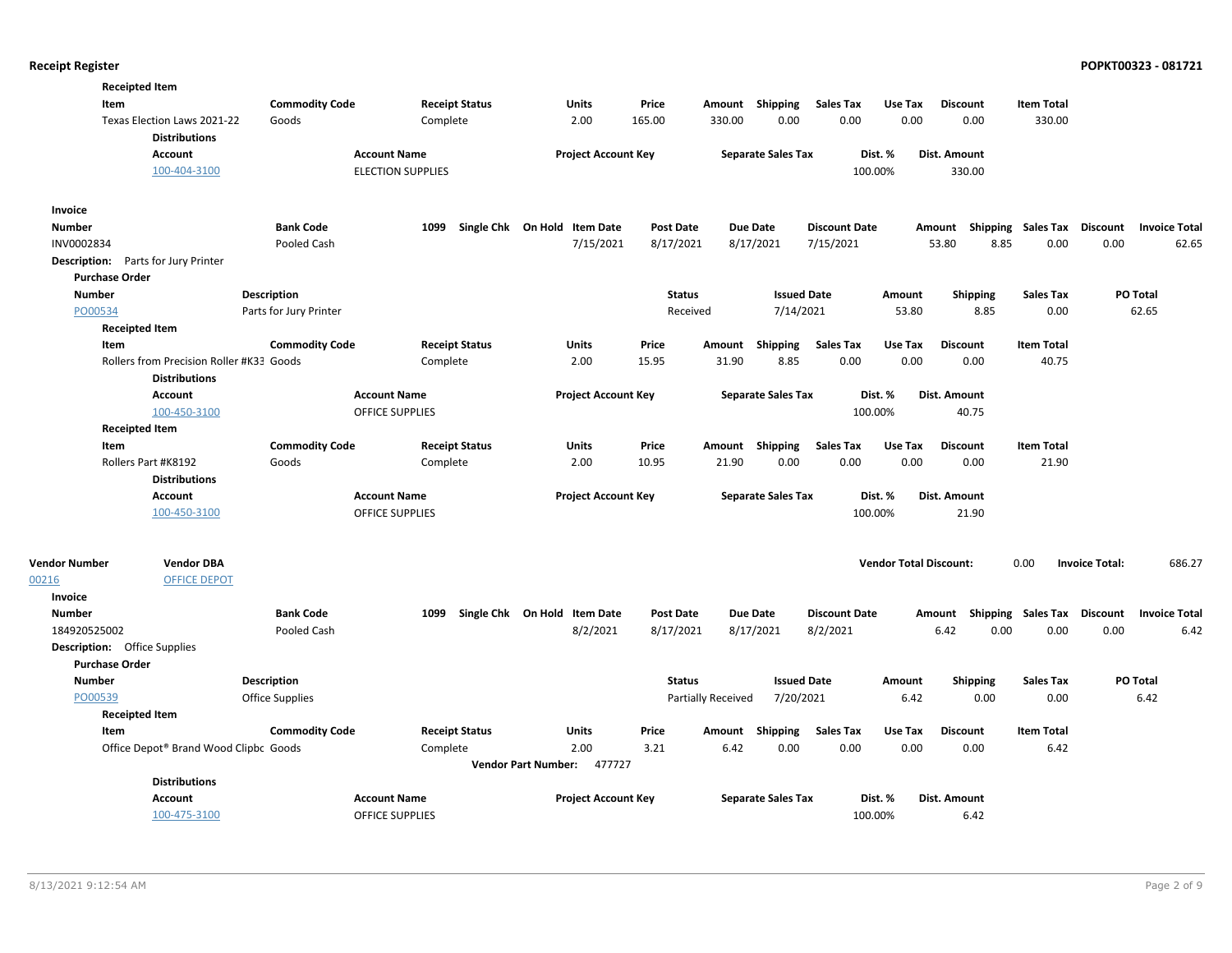| Invoice                                            |                        |                           |                              |                            |                            |                  |                           |                      |                         |                           |                   |                 |                      |
|----------------------------------------------------|------------------------|---------------------------|------------------------------|----------------------------|----------------------------|------------------|---------------------------|----------------------|-------------------------|---------------------------|-------------------|-----------------|----------------------|
| <b>Number</b>                                      | <b>Bank Code</b>       | 1099                      | Single Chk On Hold Item Date |                            |                            | <b>Post Date</b> | <b>Due Date</b>           | <b>Discount Date</b> |                         | Amount Shipping Sales Tax |                   | Discount        | <b>Invoice Total</b> |
| 186197813001                                       | Pooled Cash            |                           |                              |                            | 8/3/2021                   | 8/17/2021        | 8/17/2021                 | 8/3/2021             | 21.09                   | 0.00                      | 0.00              | 0.00            | 21.09                |
| Description: Grand Jury                            |                        |                           |                              |                            |                            |                  |                           |                      |                         |                           |                   |                 |                      |
| <b>Purchase Order</b>                              |                        |                           |                              |                            |                            |                  |                           |                      |                         |                           |                   |                 |                      |
| <b>Number</b>                                      | Description            |                           |                              |                            |                            | <b>Status</b>    |                           | <b>Issued Date</b>   | Amount                  | <b>Shipping</b>           | <b>Sales Tax</b>  | PO Total        |                      |
| PO00549                                            | <b>Grand Jury</b>      |                           |                              |                            |                            | Received         |                           | 7/28/2021            | 21.09                   | 0.00                      | 0.00              |                 | 21.09                |
| <b>Receipted Item</b>                              |                        |                           |                              |                            |                            |                  |                           |                      |                         |                           |                   |                 |                      |
| Item                                               | <b>Commodity Code</b>  | <b>Receipt Status</b>     |                              |                            | Units                      | Price            | <b>Shipping</b><br>Amount | <b>Sales Tax</b>     | Use Tax                 | <b>Discount</b>           | <b>Item Total</b> |                 |                      |
| Nestlé® Pure Life® Purified Water Goods            |                        | Complete                  |                              |                            | 3.00                       | 7.03             | 21.09                     | 0.00<br>0.00         | 0.00                    | 0.00                      | 21.09             |                 |                      |
|                                                    |                        |                           |                              | <b>Vendor Part Number:</b> | 620007                     |                  |                           |                      |                         |                           |                   |                 |                      |
| <b>Distributions</b>                               |                        |                           |                              |                            |                            |                  |                           |                      |                         |                           |                   |                 |                      |
| <b>Account</b>                                     |                        | <b>Account Name</b>       |                              |                            | <b>Project Account Key</b> |                  | <b>Separate Sales Tax</b> |                      | Dist. %<br>Dist. Amount |                           |                   |                 |                      |
| 100-475-3130                                       |                        | <b>GRAND JURY EXPENSE</b> |                              |                            |                            |                  |                           | 100.00%              |                         | 21.09                     |                   |                 |                      |
|                                                    |                        |                           |                              |                            |                            |                  |                           |                      |                         |                           |                   |                 |                      |
| Invoice                                            |                        |                           |                              |                            |                            |                  |                           |                      |                         |                           |                   |                 |                      |
| <b>Number</b>                                      | <b>Bank Code</b>       | 1099                      | Single Chk On Hold Item Date |                            |                            | <b>Post Date</b> | <b>Due Date</b>           | <b>Discount Date</b> | Amount                  | Shipping                  | Sales Tax         | <b>Discount</b> | <b>Invoice Total</b> |
| 186198570001                                       | Pooled Cash            |                           |                              |                            | 8/2/2021                   | 8/17/2021        | 8/17/2021                 | 8/2/2021             | 42.89                   | 0.00                      | 0.00              | 0.00            | 42.89                |
| Description: Grand Jury                            |                        |                           |                              |                            |                            |                  |                           |                      |                         |                           |                   |                 |                      |
| <b>Purchase Order</b>                              |                        |                           |                              |                            |                            |                  |                           |                      |                         |                           |                   |                 |                      |
| <b>Number</b>                                      | Description            |                           |                              |                            |                            | <b>Status</b>    |                           | <b>Issued Date</b>   | Amount                  | <b>Shipping</b>           | <b>Sales Tax</b>  | PO Total        |                      |
| PO00549                                            | Grand Jury             |                           |                              |                            |                            | Received         |                           | 7/28/2021            | 42.89                   | 0.00                      | 0.00              |                 | 42.89                |
| <b>Receipted Item</b>                              |                        |                           |                              |                            |                            |                  |                           |                      |                         |                           |                   |                 |                      |
| Item                                               | <b>Commodity Code</b>  | <b>Receipt Status</b>     |                              |                            | Units                      | Price            | Shipping<br>Amount        | <b>Sales Tax</b>     | Use Tax                 | <b>Discount</b>           | <b>Item Total</b> |                 |                      |
| Dixie <sup>®</sup> Heavyweight Plastic Forks Goods |                        | Complete                  |                              |                            | 1.00                       | 42.89            | 42.89                     | 0.00<br>0.00         | 0.00                    | 0.00                      | 42.89             |                 |                      |
|                                                    |                        |                           |                              | <b>Vendor Part Number:</b> | 5526760                    |                  |                           |                      |                         |                           |                   |                 |                      |
| <b>Distributions</b>                               |                        |                           |                              |                            |                            |                  |                           |                      |                         |                           |                   |                 |                      |
| <b>Account</b>                                     |                        | <b>Account Name</b>       |                              |                            | <b>Project Account Key</b> |                  | <b>Separate Sales Tax</b> | Dist. %              | Dist. Amount            |                           |                   |                 |                      |
| 100-475-3130                                       |                        | <b>GRAND JURY EXPENSE</b> |                              |                            |                            |                  |                           | 100.00%              |                         | 42.89                     |                   |                 |                      |
|                                                    |                        |                           |                              |                            |                            |                  |                           |                      |                         |                           |                   |                 |                      |
| Invoice                                            |                        |                           |                              |                            |                            |                  |                           |                      |                         |                           |                   |                 |                      |
| <b>Number</b>                                      | <b>Bank Code</b>       | 1099                      | Single Chk On Hold Item Date |                            |                            | <b>Post Date</b> | Due Date                  | <b>Discount Date</b> |                         | Amount Shipping Sales Tax |                   | <b>Discount</b> | <b>Invoice Total</b> |
| 186202566001                                       | Pooled Cash            |                           |                              |                            | 8/3/2021                   | 8/17/2021        | 8/17/2021                 | 8/3/2021             | 448.72                  | 0.00                      | 0.00              | 0.00            | 448.72               |
| <b>Description:</b> Office Supplies                |                        |                           |                              |                            |                            |                  |                           |                      |                         |                           |                   |                 |                      |
| <b>Purchase Order</b>                              |                        |                           |                              |                            |                            |                  |                           |                      |                         |                           |                   |                 |                      |
| <b>Number</b>                                      | Description            |                           |                              |                            |                            | <b>Status</b>    |                           | <b>Issued Date</b>   | Amount                  | <b>Shipping</b>           | <b>Sales Tax</b>  | PO Total        |                      |
| PO00548                                            | <b>Office Supplies</b> |                           |                              |                            |                            |                  | Partially Received        | 7/28/2021            | 448.72                  | 0.00                      | 0.00              |                 | 448.72               |
| <b>Receipted Item</b>                              |                        |                           |                              |                            |                            |                  |                           |                      |                         |                           |                   |                 |                      |
| Item                                               | <b>Commodity Code</b>  | <b>Receipt Status</b>     |                              |                            | <b>Units</b>               | Price            | Shipping<br>Amount        | <b>Sales Tax</b>     | Use Tax                 | <b>Discount</b>           | <b>Item Total</b> |                 |                      |
| Dell™ M11XH Return Program Bla Goods               |                        | Complete                  |                              |                            | 2.00                       | 153.69           | 307.38                    | 0.00<br>0.00         | 0.00                    | 0.00                      | 307.38            |                 |                      |
|                                                    |                        |                           |                              | <b>Vendor Part Number:</b> | 500609                     |                  |                           |                      |                         |                           |                   |                 |                      |
| <b>Distributions</b>                               |                        |                           |                              |                            |                            |                  |                           |                      |                         |                           |                   |                 |                      |
| <b>Account</b>                                     |                        | <b>Account Name</b>       |                              |                            | <b>Project Account Key</b> |                  | <b>Separate Sales Tax</b> | Dist. %              | Dist. Amount            |                           |                   |                 |                      |
| 100-475-3100                                       |                        | <b>OFFICE SUPPLIES</b>    |                              |                            |                            |                  |                           | 100.00%              |                         | 307.38                    |                   |                 |                      |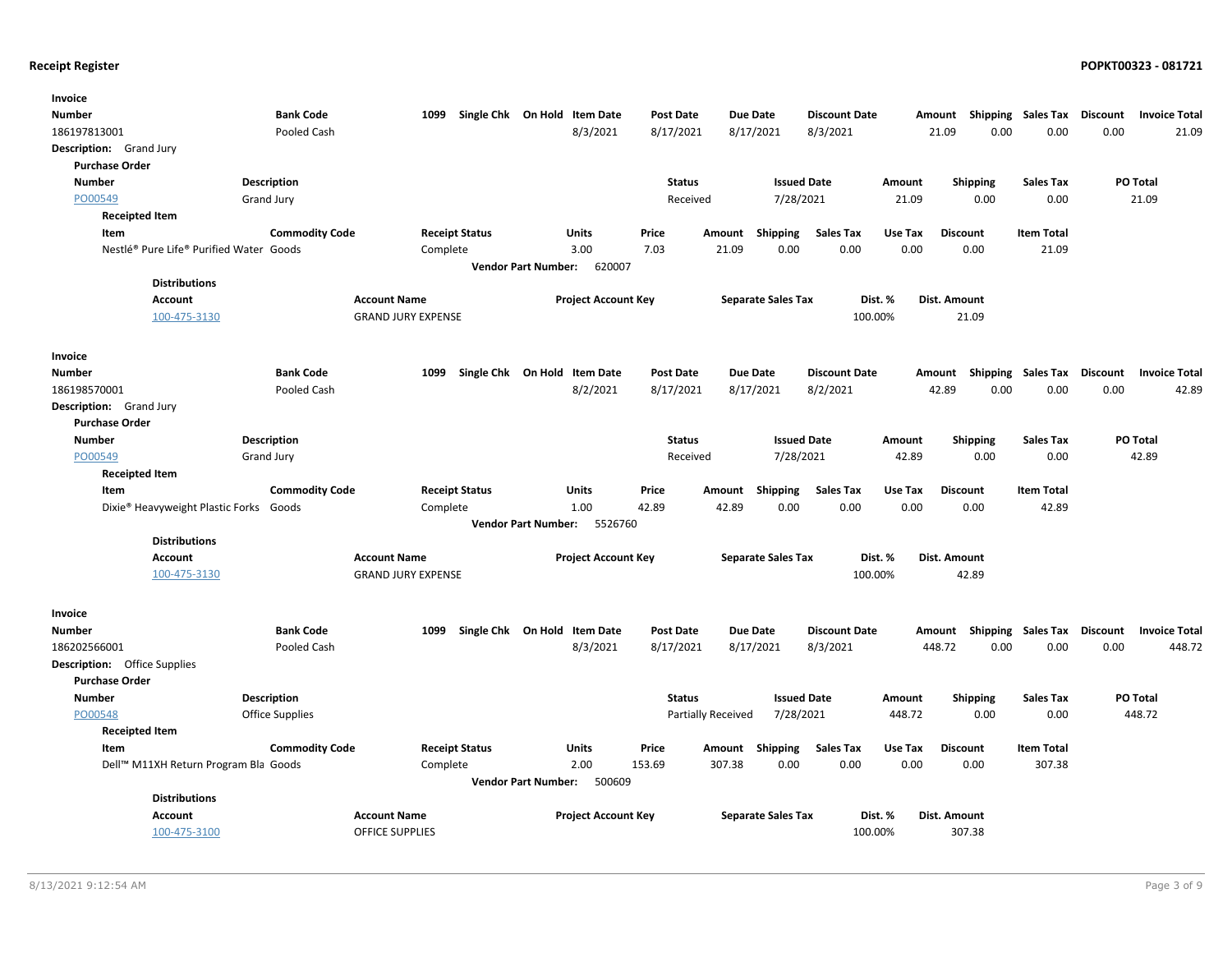| <b>Receipted Item</b>                     |                       |                        |                                      |                  |                           |                           |                      |         |                     |                    |          |                      |
|-------------------------------------------|-----------------------|------------------------|--------------------------------------|------------------|---------------------------|---------------------------|----------------------|---------|---------------------|--------------------|----------|----------------------|
| Item                                      | <b>Commodity Code</b> | <b>Receipt Status</b>  | Units                                | Price            | Amount                    | Shipping                  | <b>Sales Tax</b>     | Use Tax | <b>Discount</b>     | <b>Item Total</b>  |          |                      |
| Dial <sup>®</sup> Basics Liquid Hand Soap | Goods                 | Complete               | 2.00                                 | 1.35             | 2.70                      | 0.00                      | 0.00                 | 0.00    | 0.00                | 2.70               |          |                      |
|                                           |                       |                        | <b>Vendor Part Number:</b><br>570399 |                  |                           |                           |                      |         |                     |                    |          |                      |
| <b>Distributions</b>                      |                       |                        |                                      |                  |                           |                           |                      |         |                     |                    |          |                      |
| <b>Account</b>                            |                       | <b>Account Name</b>    | <b>Project Account Key</b>           |                  |                           | <b>Separate Sales Tax</b> |                      | Dist. % | Dist. Amount        |                    |          |                      |
| 100-475-3100                              |                       | <b>OFFICE SUPPLIES</b> |                                      |                  |                           |                           |                      | 100.00% | 2.70                |                    |          |                      |
| <b>Receipted Item</b>                     |                       |                        |                                      |                  |                           |                           |                      |         |                     |                    |          |                      |
| Item                                      | <b>Commodity Code</b> | <b>Receipt Status</b>  | Units                                | Price            | Amount Shipping           |                           | <b>Sales Tax</b>     | Use Tax | <b>Discount</b>     | <b>Item Total</b>  |          |                      |
| Office Depot® Brand Heavy-Duty 'Goods     |                       | Complete               | 5.00                                 | 5.48             | 27.40                     | 0.00                      | 0.00                 | 0.00    | 0.00                | 27.40              |          |                      |
|                                           |                       |                        | <b>Vendor Part Number:</b><br>212149 |                  |                           |                           |                      |         |                     |                    |          |                      |
| <b>Distributions</b>                      |                       |                        |                                      |                  |                           |                           |                      |         |                     |                    |          |                      |
| Account                                   |                       | <b>Account Name</b>    | <b>Project Account Key</b>           |                  |                           | <b>Separate Sales Tax</b> |                      | Dist. % | Dist. Amount        |                    |          |                      |
| 100-475-3100                              |                       | <b>OFFICE SUPPLIES</b> |                                      |                  |                           |                           |                      | 100.00% | 27.40               |                    |          |                      |
| <b>Receipted Item</b>                     |                       |                        |                                      |                  |                           |                           |                      |         |                     |                    |          |                      |
| Item                                      | <b>Commodity Code</b> | <b>Receipt Status</b>  | <b>Units</b>                         | Price            | Amount                    | Shipping                  | <b>Sales Tax</b>     | Use Tax | <b>Discount</b>     | <b>Item Total</b>  |          |                      |
| Office Depot® Brand Mini Perfora Goods    |                       | Complete               | 4.00                                 | 2.13             | 8.52                      | 0.00                      | 0.00                 | 0.00    | 0.00                | 8.52               |          |                      |
| <b>Distributions</b>                      |                       |                        | 625313<br><b>Vendor Part Number:</b> |                  |                           |                           |                      |         |                     |                    |          |                      |
| <b>Account</b>                            |                       | <b>Account Name</b>    | <b>Project Account Key</b>           |                  |                           |                           |                      | Dist. % | <b>Dist. Amount</b> |                    |          |                      |
| 100-475-3100                              |                       | <b>OFFICE SUPPLIES</b> |                                      |                  |                           | <b>Separate Sales Tax</b> |                      | 100.00% | 8.52                |                    |          |                      |
| <b>Receipted Item</b>                     |                       |                        |                                      |                  |                           |                           |                      |         |                     |                    |          |                      |
| Item                                      | <b>Commodity Code</b> | <b>Receipt Status</b>  | <b>Units</b>                         | Price            | Amount                    | Shipping                  | <b>Sales Tax</b>     | Use Tax | <b>Discount</b>     | <b>Item Total</b>  |          |                      |
| Puffs Basic 2-Ply Facial Tissues, W Goods |                       | Complete               | 3.00                                 | 5.64             | 16.92                     | 0.00                      | 0.00                 | 0.00    | 0.00                | 16.92              |          |                      |
|                                           |                       |                        | Vendor Part Number: 319997           |                  |                           |                           |                      |         |                     |                    |          |                      |
| <b>Distributions</b>                      |                       |                        |                                      |                  |                           |                           |                      |         |                     |                    |          |                      |
| <b>Account</b>                            |                       | <b>Account Name</b>    | <b>Project Account Key</b>           |                  |                           | <b>Separate Sales Tax</b> |                      | Dist. % | Dist. Amount        |                    |          |                      |
| 100-475-3100                              |                       | <b>OFFICE SUPPLIES</b> |                                      |                  |                           |                           |                      | 100.00% | 16.92               |                    |          |                      |
| <b>Receipted Item</b>                     |                       |                        |                                      |                  |                           |                           |                      |         |                     |                    |          |                      |
| Item                                      | <b>Commodity Code</b> | <b>Receipt Status</b>  | Units                                | Price            | Amount Shipping           |                           | <b>Sales Tax</b>     | Use Tax | <b>Discount</b>     | <b>Item Total</b>  |          |                      |
| Sparkle® Professional Series Kitch Goods  |                       | Complete               | 3.00                                 | 28.60            | 85.80                     | 0.00                      | 0.00                 | 0.00    | 0.00                | 85.80              |          |                      |
|                                           |                       |                        | Vendor Part Number: 683707           |                  |                           |                           |                      |         |                     |                    |          |                      |
| <b>Distributions</b>                      |                       |                        |                                      |                  |                           |                           |                      |         |                     |                    |          |                      |
| <b>Account</b>                            |                       | <b>Account Name</b>    | <b>Project Account Key</b>           |                  |                           | <b>Separate Sales Tax</b> |                      | Dist. % | Dist. Amount        |                    |          |                      |
| 100-475-3100                              |                       | <b>OFFICE SUPPLIES</b> |                                      |                  |                           |                           |                      | 100.00% | 85.80               |                    |          |                      |
|                                           |                       |                        |                                      |                  |                           |                           |                      |         |                     |                    |          |                      |
| <b>Invoice</b><br><b>Number</b>           | <b>Bank Code</b>      | 1099                   | Single Chk On Hold Item Date         | <b>Post Date</b> | <b>Due Date</b>           |                           | <b>Discount Date</b> |         | Amount              | Shipping Sales Tax | Discount | <b>Invoice Total</b> |
| 186204767001                              | Pooled Cash           |                        | 8/3/2021                             | 8/17/2021        | 8/17/2021                 |                           | 8/3/2021             |         | 15.79<br>0.00       | 0.00               | 0.00     | 15.79                |
| <b>Description:</b> Office Supplies       |                       |                        |                                      |                  |                           |                           |                      |         |                     |                    |          |                      |
| <b>Purchase Order</b>                     |                       |                        |                                      |                  |                           |                           |                      |         |                     |                    |          |                      |
| Number                                    | <b>Description</b>    |                        |                                      | <b>Status</b>    |                           | <b>Issued Date</b>        |                      | Amount  | <b>Shipping</b>     | <b>Sales Tax</b>   |          | PO Total             |
| PO00548                                   | Office Supplies       |                        |                                      |                  | <b>Partially Received</b> | 7/28/2021                 |                      | 15.79   | 0.00                | 0.00               |          | 15.79                |
|                                           |                       |                        |                                      |                  |                           |                           |                      |         |                     |                    |          |                      |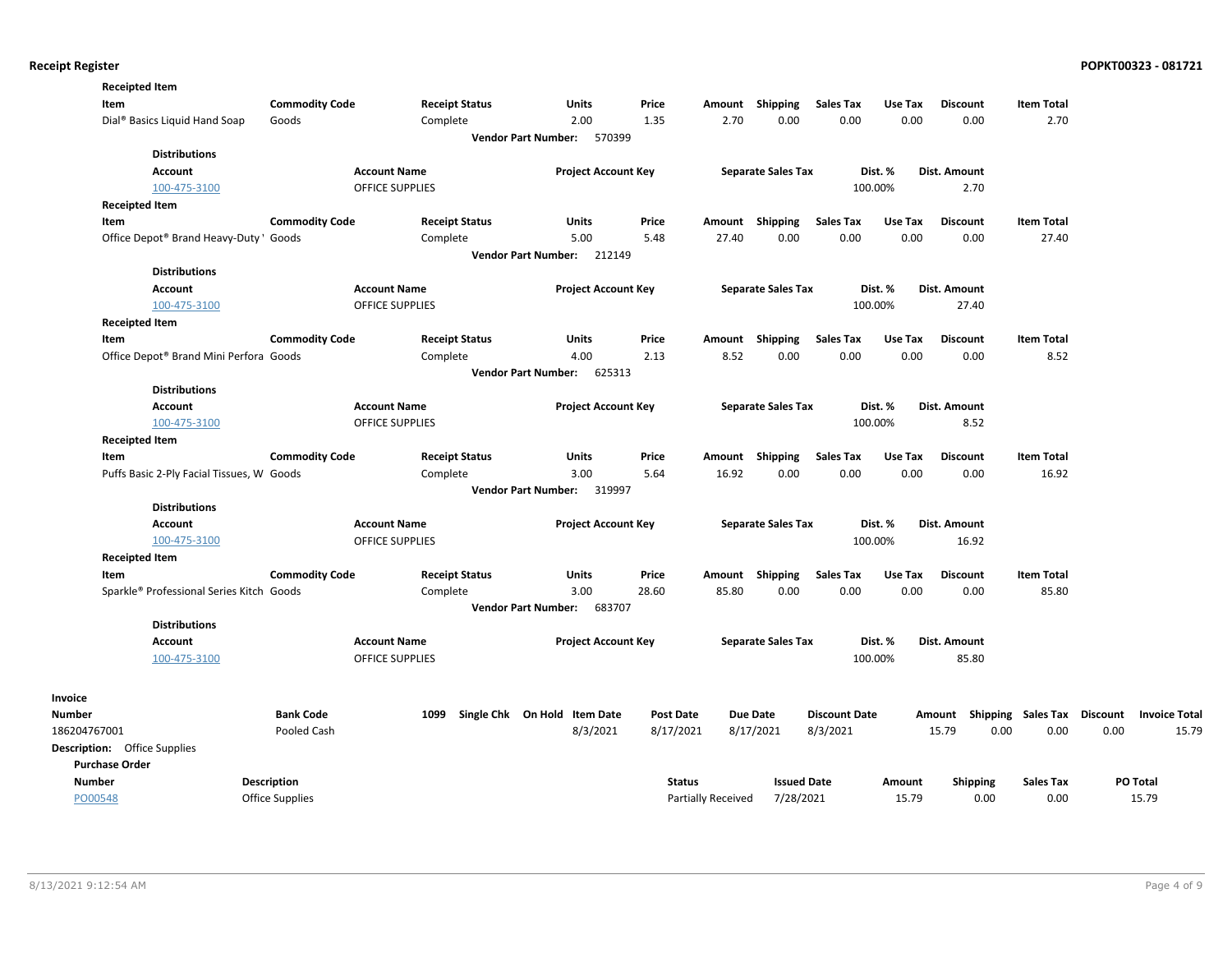| <b>Receipted Item</b>               |                                       |                        |                        |                                      |                  |                    |                           |                      |                               |                                    |                    |                       |                      |
|-------------------------------------|---------------------------------------|------------------------|------------------------|--------------------------------------|------------------|--------------------|---------------------------|----------------------|-------------------------------|------------------------------------|--------------------|-----------------------|----------------------|
| Item                                |                                       | <b>Commodity Code</b>  | <b>Receipt Status</b>  | Units                                | Price            | Amount             | Shipping                  | <b>Sales Tax</b>     | Use Tax                       | <b>Discount</b>                    | <b>Item Total</b>  |                       |                      |
|                                     | C2G 10t 4K HDMI Cable with Ethe Goods |                        | Complete               | 1.00                                 | 15.79            | 15.79              | 0.00                      | 0.00                 | 0.00                          | 0.00                               | 15.79              |                       |                      |
|                                     |                                       |                        |                        | 569399<br><b>Vendor Part Number:</b> |                  |                    |                           |                      |                               |                                    |                    |                       |                      |
|                                     | <b>Distributions</b>                  |                        |                        |                                      |                  |                    |                           |                      |                               |                                    |                    |                       |                      |
| Account                             |                                       |                        | <b>Account Name</b>    | <b>Project Account Key</b>           |                  |                    | <b>Separate Sales Tax</b> | Dist. %              |                               | Dist. Amount                       |                    |                       |                      |
|                                     | 100-475-3100                          |                        | <b>OFFICE SUPPLIES</b> |                                      |                  |                    |                           | 100.00%              |                               | 15.79                              |                    |                       |                      |
| Invoice                             |                                       |                        |                        |                                      |                  |                    |                           |                      |                               |                                    |                    |                       |                      |
| <b>Number</b>                       |                                       | <b>Bank Code</b>       | 1099                   | Single Chk On Hold Item Date         | <b>Post Date</b> | Due Date           |                           | <b>Discount Date</b> |                               | Amount                             | Shipping Sales Tax | <b>Discount</b>       | <b>Invoice Total</b> |
| 186275092001                        |                                       | Pooled Cash            |                        | 8/4/2021                             | 8/17/2021        |                    | 8/17/2021                 | 8/4/2021             |                               | 0.00<br>151.36                     | 0.00               | 0.00                  | 151.36               |
| <b>Description:</b> Office Supplies |                                       |                        |                        |                                      |                  |                    |                           |                      |                               |                                    |                    |                       |                      |
| <b>Purchase Order</b>               |                                       |                        |                        |                                      |                  |                    |                           |                      |                               |                                    |                    |                       |                      |
| <b>Number</b>                       |                                       | <b>Description</b>     |                        |                                      | <b>Status</b>    |                    | <b>Issued Date</b>        |                      | Amount                        | <b>Shipping</b>                    | <b>Sales Tax</b>   |                       | PO Total             |
| PO00553                             |                                       | <b>Office Supplies</b> |                        |                                      |                  | Partially Received | 8/3/2021                  |                      | 151.36                        | 0.00                               | 0.00               |                       | 151.36               |
| <b>Receipted Item</b>               |                                       |                        |                        |                                      |                  |                    |                           |                      |                               |                                    |                    |                       |                      |
| Item                                |                                       | <b>Commodity Code</b>  | <b>Receipt Status</b>  | Units                                | Price            | Amount             | Shipping                  | <b>Sales Tax</b>     | Use Tax                       | <b>Discount</b>                    | <b>Item Total</b>  |                       |                      |
|                                     | item number 196517 copy paper Goods   |                        | Complete               | 2.00                                 | 41.18            | 82.36              | 0.00                      | 0.00                 | 0.00                          | 0.00                               | 82.36              |                       |                      |
|                                     | <b>Distributions</b>                  |                        |                        |                                      |                  |                    |                           |                      |                               |                                    |                    |                       |                      |
| <b>Account</b>                      |                                       |                        | <b>Account Name</b>    | <b>Project Account Key</b>           |                  |                    | <b>Separate Sales Tax</b> | Dist. %              |                               | Dist. Amount                       |                    |                       |                      |
|                                     | 160-452-3100                          |                        | OFFICE SUPPLIES        |                                      |                  |                    |                           | 100.00%              |                               | 82.36                              |                    |                       |                      |
| <b>Receipted Item</b>               |                                       |                        |                        |                                      |                  |                    |                           |                      |                               |                                    |                    |                       |                      |
| Item                                |                                       | <b>Commodity Code</b>  | <b>Receipt Status</b>  | <b>Units</b>                         | Price            | Amount             | Shipping                  | <b>Sales Tax</b>     | Use Tax                       | <b>Discount</b>                    | <b>Item Total</b>  |                       |                      |
|                                     | item number 679428 self adhesiv Goods |                        | Complete               | 4.00                                 | 17.25            | 69.00              | 0.00                      | 0.00                 | 0.00                          | 0.00                               | 69.00              |                       |                      |
|                                     | <b>Distributions</b>                  |                        |                        |                                      |                  |                    |                           |                      |                               |                                    |                    |                       |                      |
| <b>Account</b>                      |                                       |                        | <b>Account Name</b>    | <b>Project Account Key</b>           |                  |                    | <b>Separate Sales Tax</b> | Dist. %              |                               | Dist. Amount                       |                    |                       |                      |
|                                     | 160-452-3100                          |                        | OFFICE SUPPLIES        |                                      |                  |                    |                           | 100.00%              |                               | 69.00                              |                    |                       |                      |
|                                     |                                       |                        |                        |                                      |                  |                    |                           |                      |                               |                                    |                    |                       |                      |
| <b>Vendor Number</b>                | <b>Vendor DBA</b>                     |                        |                        |                                      |                  |                    |                           |                      | <b>Vendor Total Discount:</b> |                                    | 0.00               | <b>Invoice Total:</b> | 179.99               |
| 00336                               | <b>QUILL CORPORATION</b>              |                        |                        |                                      |                  |                    |                           |                      |                               |                                    |                    |                       |                      |
| <b>Invoice</b>                      |                                       |                        |                        |                                      |                  |                    |                           |                      |                               |                                    |                    |                       |                      |
| <b>Number</b>                       |                                       | <b>Bank Code</b>       | 1099                   | Single Chk On Hold Item Date         | <b>Post Date</b> |                    | Due Date                  | <b>Discount Date</b> |                               | Amount Shipping Sales Tax Discount |                    |                       | <b>Invoice Total</b> |
| 18360615                            |                                       | Pooled Cash            |                        | 7/28/2021                            | 8/17/2021        |                    | 8/17/2021                 | 7/28/2021            |                               | 179.99<br>0.00                     | 0.00               | 0.00                  | 179.99               |
| Description: Printer                |                                       |                        |                        |                                      |                  |                    |                           |                      |                               |                                    |                    |                       |                      |
| <b>Purchase Order</b>               |                                       |                        |                        |                                      |                  |                    |                           |                      |                               |                                    |                    |                       |                      |
| <b>Number</b>                       |                                       | Description            |                        |                                      | <b>Status</b>    |                    | <b>Issued Date</b>        |                      | Amount                        | <b>Shipping</b>                    | <b>Sales Tax</b>   |                       | PO Total             |
| PO00547                             | Printer                               |                        |                        |                                      | Received         |                    | 7/28/2021                 |                      | 179.99                        | 0.00                               | 0.00               |                       | 179.99               |
| <b>Receipted Item</b>               |                                       |                        |                        |                                      |                  |                    |                           |                      |                               |                                    |                    |                       |                      |
| Item                                |                                       | <b>Commodity Code</b>  | <b>Receipt Status</b>  | Units                                | Price            | Amount             | Shipping                  | <b>Sales Tax</b>     | Use Tax                       | <b>Discount</b>                    | <b>Item Total</b>  |                       |                      |
| Printer for Bond Supervision        | <b>Distributions</b>                  | Goods                  | Complete               | 1.00                                 | 179.99           | 179.99             | 0.00                      | 0.00                 | 0.00                          | 0.00                               | 179.99             |                       |                      |
| <b>Account</b>                      |                                       |                        | <b>Account Name</b>    | <b>Project Account Key</b>           |                  |                    | <b>Separate Sales Tax</b> | Dist. %              |                               | Dist. Amount                       |                    |                       |                      |
|                                     | 100-573-3100                          |                        | <b>OFFICE SUPPLIES</b> |                                      |                  |                    |                           | 100.00%              |                               | 179.99                             |                    |                       |                      |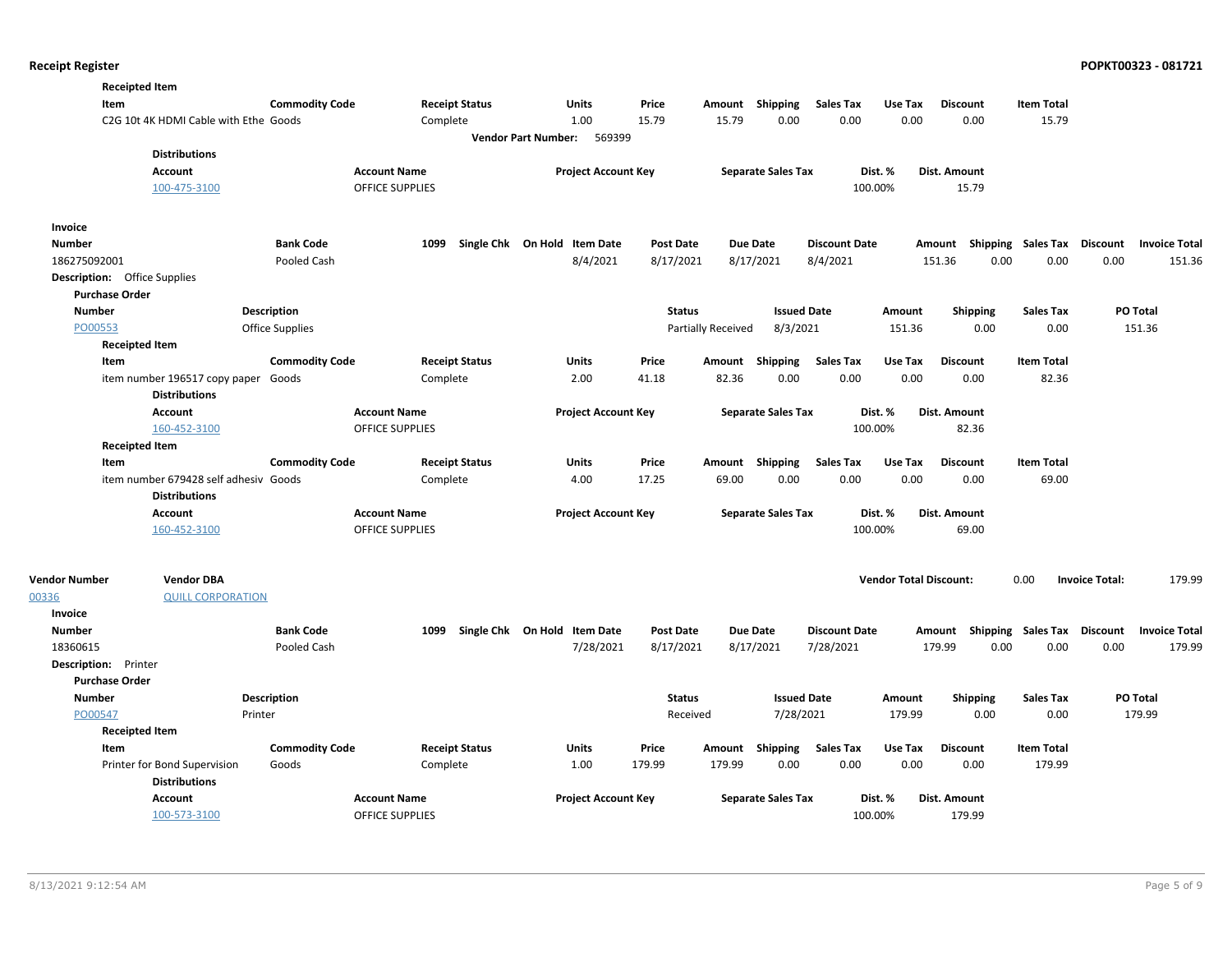| <b>Vendor Number</b>  | <b>Vendor DBA</b>                       |                       |                         |                              |                  |                    |                           |                      | <b>Vendor Total Discount:</b> |                                    | 0.00              | <b>Invoice Total:</b> | 402.62               |
|-----------------------|-----------------------------------------|-----------------------|-------------------------|------------------------------|------------------|--------------------|---------------------------|----------------------|-------------------------------|------------------------------------|-------------------|-----------------------|----------------------|
| 00478                 | <b>REINERT PAPER &amp; CHEMI</b>        |                       |                         |                              |                  |                    |                           |                      |                               |                                    |                   |                       |                      |
| Invoice               |                                         |                       |                         |                              |                  |                    |                           |                      |                               |                                    |                   |                       |                      |
| <b>Number</b>         |                                         | <b>Bank Code</b>      | 1099                    | Single Chk On Hold Item Date | <b>Post Date</b> |                    | <b>Due Date</b>           | <b>Discount Date</b> |                               | Amount Shipping Sales Tax Discount |                   |                       | <b>Invoice Total</b> |
| 429368                |                                         | Pooled Cash           |                         | 8/9/2021                     | 8/17/2021        |                    | 8/17/2021                 | 8/9/2021             |                               | 402.62                             | 0.00<br>0.00      | 0.00                  | 402.62               |
|                       | <b>Description:</b> Janitorial Supplies |                       |                         |                              |                  |                    |                           |                      |                               |                                    |                   |                       |                      |
| <b>Purchase Order</b> |                                         |                       |                         |                              |                  |                    |                           |                      |                               |                                    |                   |                       |                      |
| <b>Number</b>         |                                         | Description           |                         |                              | <b>Status</b>    |                    | <b>Issued Date</b>        |                      | Amount                        | <b>Shipping</b>                    | <b>Sales Tax</b>  |                       | PO Total             |
| PO00557               |                                         | Janitorial Supplies   |                         |                              |                  | Partially Received | 8/9/2021                  |                      | 402.62                        | 0.00                               | 0.00              |                       | 402.62               |
|                       | <b>Receipted Item</b>                   |                       |                         |                              |                  |                    |                           |                      |                               |                                    |                   |                       |                      |
| Item                  |                                         | <b>Commodity Code</b> | <b>Receipt Status</b>   | Units                        | Price            | Amount             | Shipping                  | <b>Sales Tax</b>     | Use Tax                       | <b>Discount</b>                    | <b>Item Total</b> |                       |                      |
| CP towels             |                                         | Goods                 | Complete                | 3.00                         | 26.08            | 78.24              | 0.00                      | 0.00                 | 0.00                          | 0.00                               | 78.24             |                       |                      |
|                       | <b>Distributions</b>                    |                       |                         |                              |                  |                    |                           |                      |                               |                                    |                   |                       |                      |
|                       | Account                                 |                       | <b>Account Name</b>     | <b>Project Account Key</b>   |                  |                    | <b>Separate Sales Tax</b> |                      | Dist. %                       | Dist. Amount                       |                   |                       |                      |
|                       | 100-518-3320                            |                       | <b>JANITOR SUPPLIES</b> |                              |                  |                    |                           |                      | 100.00%                       | 78.24                              |                   |                       |                      |
|                       | <b>Receipted Item</b>                   |                       |                         |                              |                  |                    |                           |                      |                               |                                    |                   |                       |                      |
| Item                  |                                         | <b>Commodity Code</b> | <b>Receipt Status</b>   | <b>Units</b>                 | Price            |                    | Amount Shipping           | <b>Sales Tax</b>     | Use Tax                       | <b>Discount</b>                    | <b>Item Total</b> |                       |                      |
|                       | <b>Dsinfectant Spray</b>                | Goods                 | Complete                | 1.00                         | 68.03            | 68.03              | 0.00                      | 0.00                 | 0.00                          | 0.00                               | 68.03             |                       |                      |
|                       | <b>Distributions</b>                    |                       |                         |                              |                  |                    |                           |                      |                               |                                    |                   |                       |                      |
|                       | Account                                 |                       | <b>Account Name</b>     | <b>Project Account Key</b>   |                  |                    | <b>Separate Sales Tax</b> |                      | Dist. %                       | Dist. Amount                       |                   |                       |                      |
|                       | 100-518-3320                            |                       | <b>JANITOR SUPPLIES</b> |                              |                  |                    |                           |                      | 100.00%                       | 68.03                              |                   |                       |                      |
|                       | <b>Receipted Item</b>                   |                       |                         |                              |                  |                    |                           |                      |                               |                                    |                   |                       |                      |
| Item                  |                                         | <b>Commodity Code</b> | <b>Receipt Status</b>   | Units                        | Price            |                    | Amount Shipping           | <b>Sales Tax</b>     | Use Tax                       | <b>Discount</b>                    | <b>Item Total</b> |                       |                      |
|                       | Excelente LAvender Clnr                 | Goods                 | Complete                | 1.00                         | 8.32             | 8.32               | 0.00                      | 0.00                 | 0.00                          | 0.00                               | 8.32              |                       |                      |
|                       | <b>Distributions</b>                    |                       |                         |                              |                  |                    |                           |                      |                               |                                    |                   |                       |                      |
|                       | <b>Account</b>                          |                       | <b>Account Name</b>     | <b>Project Account Key</b>   |                  |                    | <b>Separate Sales Tax</b> |                      | Dist. %                       | <b>Dist. Amount</b>                |                   |                       |                      |
|                       | 100-518-3320                            |                       | <b>JANITOR SUPPLIES</b> |                              |                  |                    |                           |                      | 100.00%                       | 8.32                               |                   |                       |                      |
|                       | <b>Receipted Item</b>                   |                       |                         |                              |                  |                    |                           |                      |                               |                                    |                   |                       |                      |
| Item                  |                                         | <b>Commodity Code</b> | <b>Receipt Status</b>   | Units                        | Price            |                    | Amount Shipping           | <b>Sales Tax</b>     | Use Tax                       | <b>Discount</b>                    | <b>Item Total</b> |                       |                      |
|                       | Glass Cleaner                           | Goods                 | Complete                | 1.00                         | 40.47            | 40.47              | 0.00                      | 0.00                 | 0.00                          | 0.00                               | 40.47             |                       |                      |
|                       | <b>Distributions</b>                    |                       |                         |                              |                  |                    |                           |                      |                               |                                    |                   |                       |                      |
|                       | Account                                 |                       | <b>Account Name</b>     | <b>Project Account Key</b>   |                  |                    | <b>Separate Sales Tax</b> |                      | Dist. %                       | Dist. Amount                       |                   |                       |                      |
|                       | 100-518-3320                            |                       | <b>JANITOR SUPPLIES</b> |                              |                  |                    |                           |                      | 100.00%                       | 40.47                              |                   |                       |                      |
|                       | <b>Receipted Item</b>                   |                       |                         |                              |                  |                    |                           |                      |                               |                                    |                   |                       |                      |
| Item                  |                                         | <b>Commodity Code</b> | <b>Receipt Status</b>   | Units                        | Price            |                    | Amount Shipping           | <b>Sales Tax</b>     | Use Tax                       | <b>Discount</b>                    | <b>Item Total</b> |                       |                      |
| Gloves                |                                         | Goods                 | Complete                | 2.00                         | 17.61            | 35.22              | 0.00                      | 0.00                 | 0.00                          | 0.00                               | 35.22             |                       |                      |
|                       | <b>Distributions</b>                    |                       |                         |                              |                  |                    |                           |                      |                               |                                    |                   |                       |                      |
|                       | Account                                 |                       | <b>Account Name</b>     | <b>Project Account Key</b>   |                  |                    | <b>Separate Sales Tax</b> |                      | Dist. %                       | Dist. Amount                       |                   |                       |                      |
|                       | 100-518-3320                            |                       | <b>JANITOR SUPPLIES</b> |                              |                  |                    |                           |                      | 100.00%                       | 35.22                              |                   |                       |                      |
|                       | <b>Receipted Item</b>                   |                       |                         |                              |                  |                    |                           |                      |                               |                                    |                   |                       |                      |
| Item                  |                                         | <b>Commodity Code</b> | <b>Receipt Status</b>   | Units                        | Price            |                    | Amount Shipping           | <b>Sales Tax</b>     | Use Tax                       | <b>Discount</b>                    | <b>Item Total</b> |                       |                      |
|                       | Kitchen Roll Toweks                     | Goods                 | Complete                | 1.00                         | 25.34            | 25.34              | 0.00                      | 0.00                 | 0.00                          | 0.00                               | 25.34             |                       |                      |
|                       | <b>Distributions</b>                    |                       |                         |                              |                  |                    |                           |                      |                               |                                    |                   |                       |                      |
|                       | Account                                 |                       | <b>Account Name</b>     | <b>Project Account Key</b>   |                  |                    | <b>Separate Sales Tax</b> |                      | Dist. %                       | Dist. Amount                       |                   |                       |                      |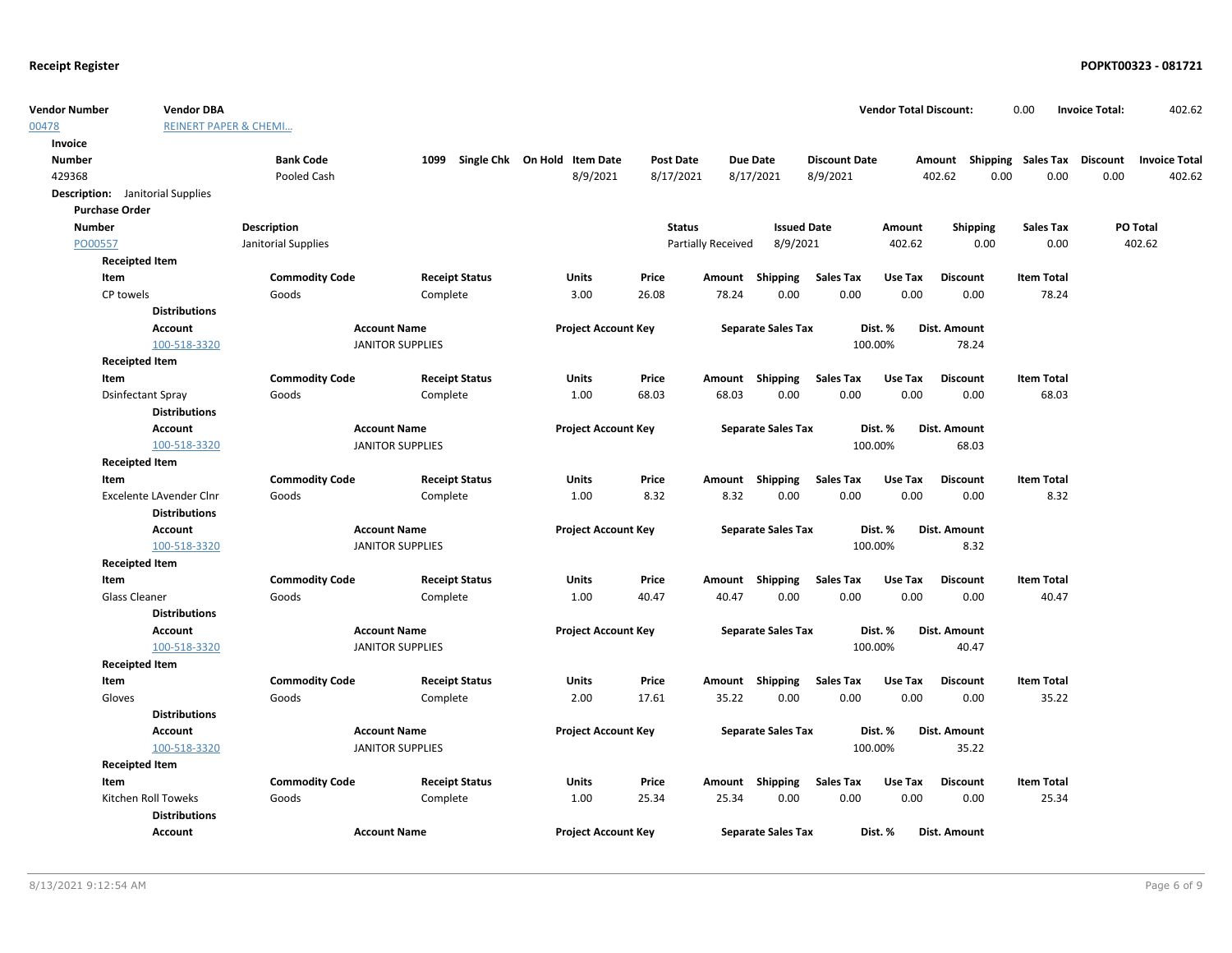| <b>Receipt Register</b> |                                                                |                                  |                             |                              |                  |               |                                |                          |                               |                   |                                    | POPKT00323 - 081721             |
|-------------------------|----------------------------------------------------------------|----------------------------------|-----------------------------|------------------------------|------------------|---------------|--------------------------------|--------------------------|-------------------------------|-------------------|------------------------------------|---------------------------------|
|                         | 100-518-3320                                                   |                                  | <b>JANITOR SUPPLIES</b>     |                              |                  |               |                                |                          | 100.00%                       | 25.34             |                                    |                                 |
|                         | <b>Receipted Item</b>                                          |                                  |                             |                              |                  |               |                                |                          |                               |                   |                                    |                                 |
|                         | Item                                                           | <b>Commodity Code</b>            | <b>Receipt Status</b>       | Units                        | Price            |               | Amount Shipping                | <b>Sales Tax</b>         | Use Tax                       | <b>Discount</b>   | <b>Item Total</b>                  |                                 |
|                         | Lare Liners                                                    | Goods                            | Complete                    | 2.00                         | 27.54            | 55.08         | 0.00                           | 0.00                     | 0.00                          | 0.00              | 55.08                              |                                 |
|                         | <b>Distributions</b>                                           |                                  |                             |                              |                  |               |                                |                          |                               |                   |                                    |                                 |
|                         | Account                                                        |                                  | <b>Account Name</b>         | <b>Project Account Key</b>   |                  |               | <b>Separate Sales Tax</b>      |                          | Dist. %                       | Dist. Amount      |                                    |                                 |
|                         | 100-518-3320                                                   |                                  | <b>JANITOR SUPPLIES</b>     |                              |                  |               |                                |                          | 100.00%                       | 55.08             |                                    |                                 |
|                         | <b>Receipted Item</b>                                          |                                  |                             |                              |                  |               |                                |                          |                               |                   |                                    |                                 |
|                         | Item                                                           | <b>Commodity Code</b>            | <b>Receipt Status</b>       | Units                        | Price            |               | Amount Shipping                | <b>Sales Tax</b>         | Use Tax                       | <b>Discount</b>   | <b>Item Total</b>                  |                                 |
|                         | MF White Towels                                                | Goods                            | Complete                    | 3.00                         | 22.89            | 68.67         | 0.00                           | 0.00                     | 0.00                          | 0.00              | 68.67                              |                                 |
|                         | <b>Distributions</b>                                           |                                  |                             |                              |                  |               |                                |                          |                               |                   |                                    |                                 |
|                         | Account                                                        |                                  | <b>Account Name</b>         | <b>Project Account Key</b>   |                  |               | <b>Separate Sales Tax</b>      |                          | Dist. %                       | Dist. Amount      |                                    |                                 |
|                         | 100-518-3320                                                   |                                  | <b>JANITOR SUPPLIES</b>     |                              |                  |               |                                |                          | 100.00%                       | 68.67             |                                    |                                 |
|                         | <b>Receipted Item</b>                                          |                                  |                             |                              |                  |               |                                |                          |                               |                   |                                    |                                 |
|                         | Item                                                           | <b>Commodity Code</b>            | <b>Receipt Status</b>       | Units                        | Price            |               | Amount Shipping                | <b>Sales Tax</b>         | Use Tax                       | <b>Discount</b>   | <b>Item Total</b>                  |                                 |
|                         | <b>Small Liners</b>                                            | Goods                            | Complete                    | 1.00                         | 20.31            | 20.31         | 0.00                           | 0.00                     | 0.00                          | 0.00              | 20.31                              |                                 |
|                         | <b>Distributions</b>                                           |                                  |                             |                              |                  |               |                                |                          |                               |                   |                                    |                                 |
|                         | Account                                                        |                                  | <b>Account Name</b>         | <b>Project Account Key</b>   |                  |               | <b>Separate Sales Tax</b>      |                          | Dist. %                       | Dist. Amount      |                                    |                                 |
|                         | 100-518-3320                                                   |                                  | <b>JANITOR SUPPLIES</b>     |                              |                  |               |                                |                          | 100.00%                       | 20.31             |                                    |                                 |
|                         | <b>Receipted Item</b>                                          |                                  |                             |                              |                  |               |                                |                          |                               |                   |                                    |                                 |
|                         | Item                                                           | <b>Commodity Code</b>            | <b>Receipt Status</b>       | <b>Units</b>                 | Price            |               | Amount Shipping                | <b>Sales Tax</b>         | Use Tax                       | <b>Discount</b>   | <b>Item Total</b>                  |                                 |
|                         | Spray Triggers                                                 | Goods                            | Complete                    | 3.00                         | 0.98             | 2.94          | 0.00                           | 0.00                     | 0.00                          | 0.00              | 2.94                               |                                 |
|                         | <b>Distributions</b>                                           |                                  |                             |                              |                  |               |                                |                          |                               |                   |                                    |                                 |
|                         | Account                                                        |                                  | <b>Account Name</b>         | <b>Project Account Key</b>   |                  |               | <b>Separate Sales Tax</b>      |                          | Dist. %                       | Dist. Amount      |                                    |                                 |
|                         | 100-518-3320                                                   |                                  | <b>JANITOR SUPPLIES</b>     |                              |                  |               |                                |                          | 100.00%                       | 2.94              |                                    |                                 |
|                         |                                                                |                                  |                             |                              |                  |               |                                |                          |                               |                   |                                    |                                 |
| <b>Vendor Number</b>    | <b>Vendor DBA</b>                                              |                                  |                             |                              |                  |               |                                |                          | <b>Vendor Total Discount:</b> |                   | 0.00                               | 102.00<br><b>Invoice Total:</b> |
| 00098                   | <b>TDCAA NOW TRUST FUND</b>                                    |                                  |                             |                              |                  |               |                                |                          |                               |                   |                                    |                                 |
| Invoice                 |                                                                |                                  |                             |                              |                  |               |                                |                          |                               |                   |                                    |                                 |
| <b>Number</b>           |                                                                | <b>Bank Code</b>                 | 1099                        | Single Chk On Hold Item Date | <b>Post Date</b> |               | <b>Due Date</b>                | <b>Discount Date</b>     |                               |                   | Amount Shipping Sales Tax Discount | <b>Invoice Total</b>            |
| 54633                   |                                                                | Pooled Cash                      |                             | 8/4/2021                     | 8/17/2021        |               | 8/17/2021                      | 8/4/2021                 |                               | 88.00<br>14.00    | 0.00                               | 0.00<br>102.00                  |
|                         | <b>Description:</b> Code Books                                 |                                  |                             |                              |                  |               |                                |                          |                               |                   |                                    |                                 |
|                         | <b>Purchase Order</b>                                          |                                  |                             |                              |                  |               |                                |                          |                               |                   |                                    |                                 |
| <b>Number</b>           |                                                                | <b>Description</b><br>Code Books |                             |                              |                  | <b>Status</b> | <b>Issued Date</b><br>8/4/2021 |                          | Amount<br>88.00               | Shipping<br>14.00 | <b>Sales Tax</b><br>0.00           | PO Total<br>102.00              |
| PO00554                 |                                                                |                                  |                             |                              |                  | Received      |                                |                          |                               |                   |                                    |                                 |
|                         | <b>Receipted Item</b>                                          |                                  |                             |                              |                  |               |                                |                          |                               |                   |                                    |                                 |
|                         | Item                                                           | <b>Commodity Code</b>            | <b>Receipt Status</b>       | Units                        | Price            | 46.00         | Amount Shipping                | <b>Sales Tax</b><br>0.00 | Use Tax<br>0.00               | <b>Discount</b>   | <b>Item Total</b>                  |                                 |
|                         | 2021-2023 Code of Criminal Proce Goods<br><b>Distributions</b> |                                  | Complete                    | 1.00                         | 46.00            |               | 0.00                           |                          |                               | 0.00              | 46.00                              |                                 |
|                         | <b>Account</b>                                                 |                                  | <b>Account Name</b>         |                              |                  |               |                                |                          | Dist. %                       | Dist. Amount      |                                    |                                 |
|                         | 100-435-5900                                                   |                                  |                             | <b>Project Account Key</b>   |                  |               | <b>Separate Sales Tax</b>      |                          | 100.00%                       |                   |                                    |                                 |
|                         | <b>Receipted Item</b>                                          |                                  | <b>DISTRICT JUDGE BOOKS</b> |                              |                  |               |                                |                          |                               | 46.00             |                                    |                                 |
|                         | Item                                                           | <b>Commodity Code</b>            | <b>Receipt Status</b>       | Units                        | Price            |               | Amount Shipping                | <b>Sales Tax</b>         | Use Tax                       | <b>Discount</b>   | <b>Item Total</b>                  |                                 |
|                         | 2021-2023 Penal Laws of Texas                                  | Goods                            | Complete                    | 1.00                         | 42.00            | 42.00         | 14.00                          | 0.00                     | 0.00                          | 0.00              | 56.00                              |                                 |
|                         |                                                                |                                  |                             |                              |                  |               |                                |                          |                               |                   |                                    |                                 |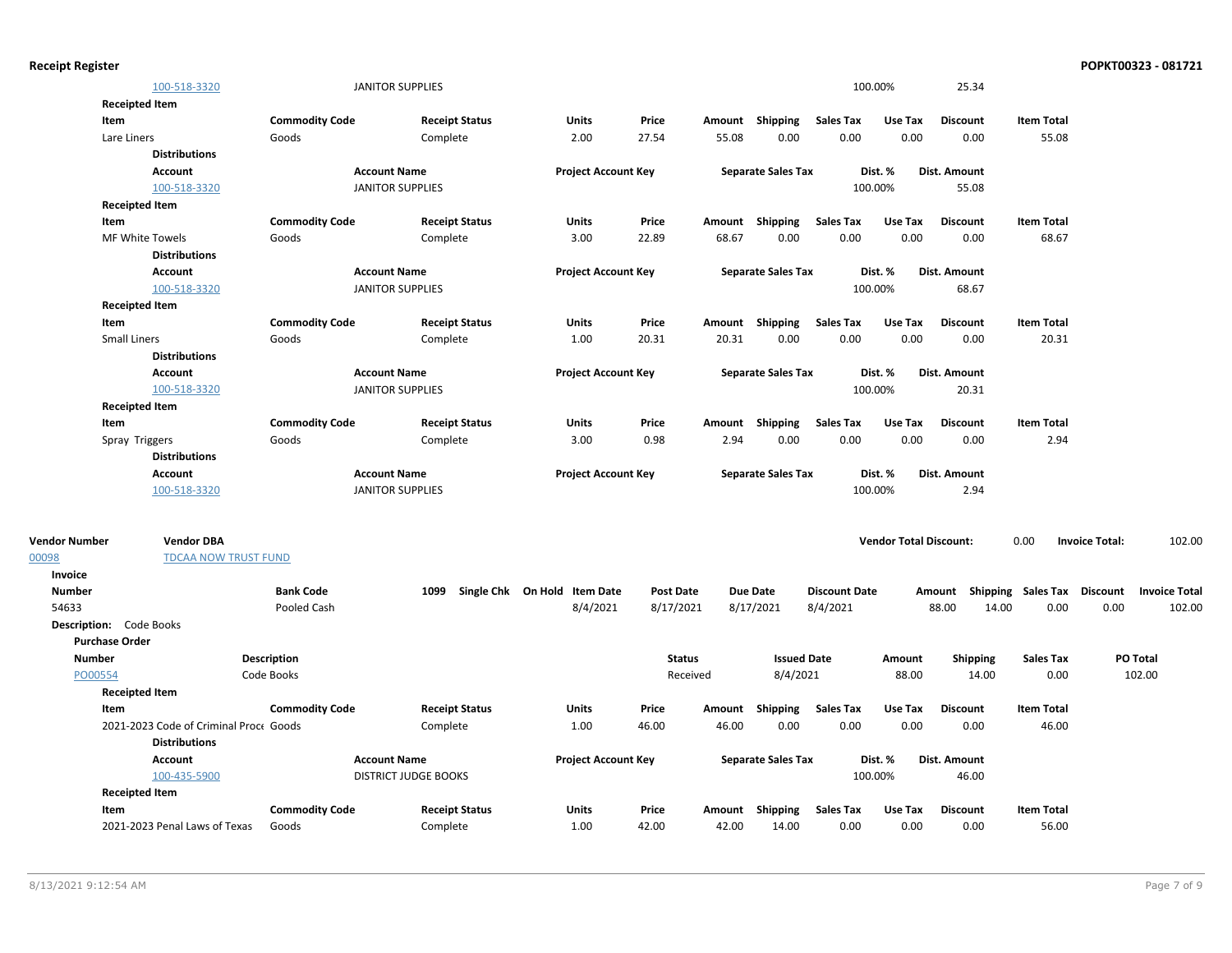| <b>Distributions</b> |                      |                            |                           |         |              |
|----------------------|----------------------|----------------------------|---------------------------|---------|--------------|
| Account              | <b>Account Name</b>  | <b>Project Account Kev</b> | <b>Separate Sales Tax</b> | Dist. % | Dist. Amount |
| 100-435-5900         | DISTRICT JUDGE BOOKS |                            |                           | 100.00% | 56.00        |
|                      |                      |                            |                           |         |              |

### **Packet Totals**

| Invoices:<br>endors:<br>Purchase Orders:<br>ॱ | <b>Amount: 2.155.68</b> |  | $\textsf{Tax}: 0.00$ | ـ Discount: 0.0 | .186.42<br>「∩t∍l ∧m |
|-----------------------------------------------|-------------------------|--|----------------------|-----------------|---------------------|
|-----------------------------------------------|-------------------------|--|----------------------|-----------------|---------------------|